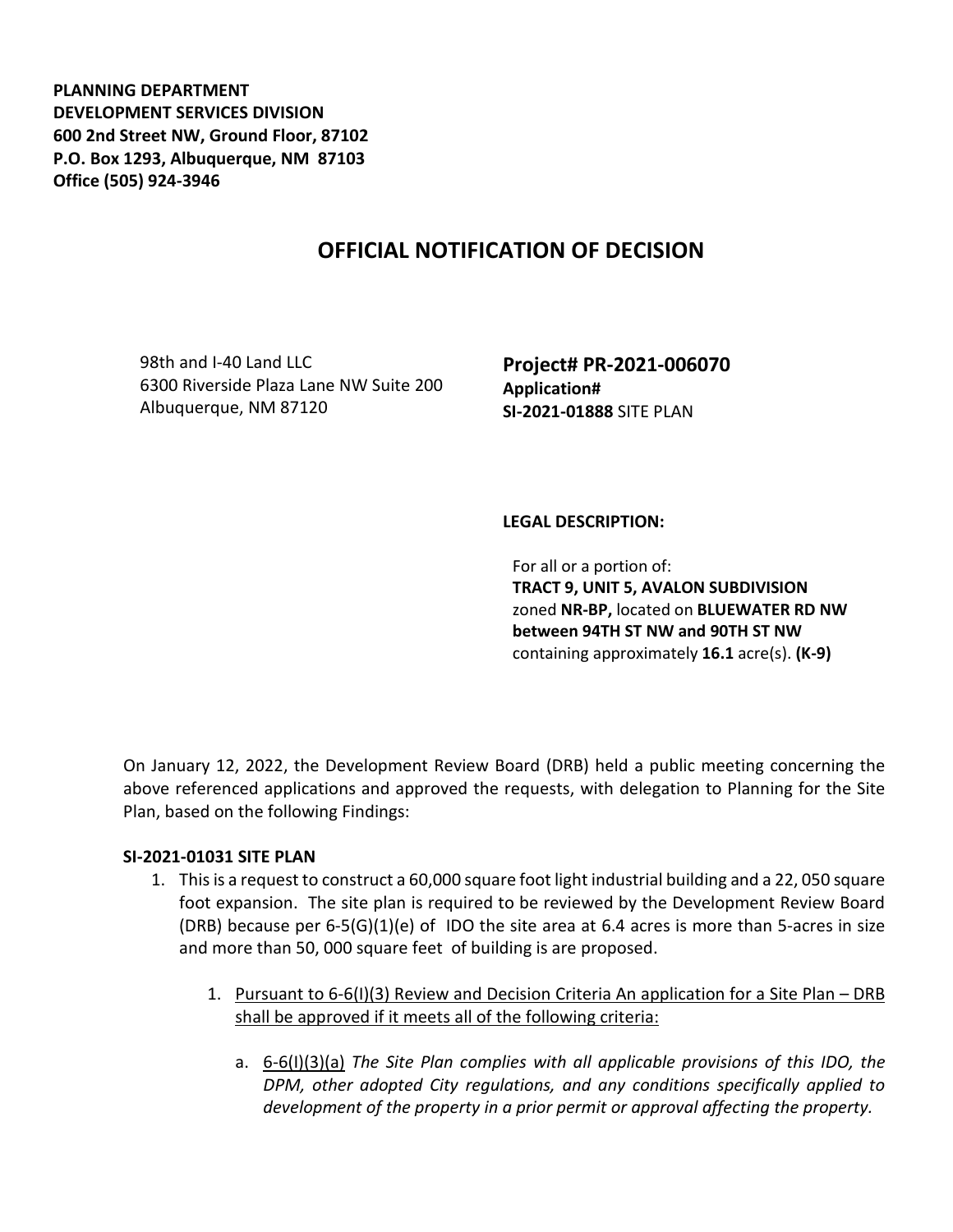Official Notice of Decision Project # PR-2021-006070, SI-2021-01888 Page 2 of 3

> The dimensions, parking, landscaping/screening, and façade design meet/exceed the IDO requirements. The proposed buildings meet the 5 -foot front-yard and side-yard setback requirement and 15-foot rear-yard setback requirement of the NR-BP zone district. The 36-foot maximum height of the proposed buildings is less than the 65-foot maximum permitted building height. The proposed parking is 69 spaces where a minimum of 42 parking spaces are required. The proposed landscaping is 98,197 square feet where 29,424 square feet is required. The façades meet the façade design requirements of 5-11(E)(2) of the IDO. The Site Plan meets the requirements of the neighborhood edge stepbacks and is more than 100 feet from the R-1 development to the south.

*b.* 6-6(I)(3)(b) *The City's existing infrastructure and public improvements, including but not limited to its street, trail, drainage, and sidewalk systems, have adequate capacity to serve the proposed development, and any burdens on those systems have been mitigated to the extent practicable.* 

The site has access to a full range of urban services including utilities, roads and emergency services. A traffic impact study (TIS) was not required for this project.

*c.* 6-6(I)(3)(c) *If the subject property is within an approved Master Development Plan, the Site Plan shall meet any relevant standards in the Master Development Plan in addition to any standards applicable in the zone district the subject property is in.*

The subject property is not located within an approved Master Development Plan, therefore this criterion does not apply.

## **Conditions:**

- 1. This Site Plan is valid 7 years from DRB approval (1/12/2022). An extension may be requested prior to the expiration date.
- 2. Final sign off is delegated to Planning for the Solid Waste Signature and the Recorded IIA.
- 3. The applicant will obtain final sign off from Planning by March 9, 2022 or the case may be scheduled for the next DRB hearing and could be denied her the DRB Rules of Procedure.

APPEAL: If you wish to appeal this decision, you must do so within 15 days of the DRB's decision or by **JANUARY 27, 2022.** The date of the DRB's decision is not included in the 15-day period for filing an appeal, and if the 15<sup>th</sup> day falls on a Saturday, Sunday or Holiday, the next working day is considered as the deadline for filing the appeal.

For more information regarding the appeal process, please refer to Section 14-16-6-4(U) of the Integrated Development Ordinance (IDO). Appeals should be submitted via email to [PLNDRS@CABQ.GOV](mailto:PLNDRS@CABQ.GOV) (if files are